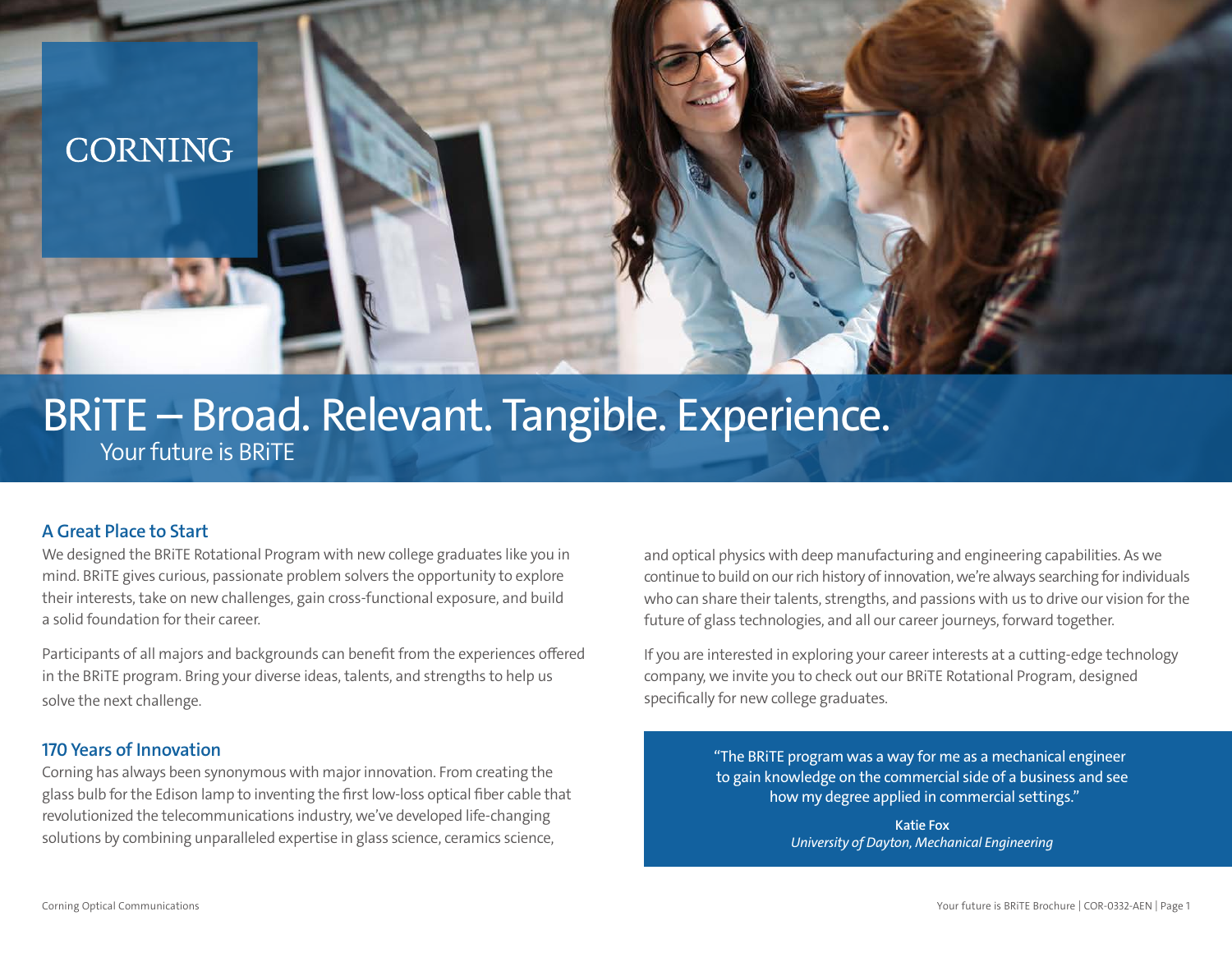

#### **Explore Everything Corning Has to Offer**

Many BRiTE program participants are already fully into their careers at Corning. Their experiences over the years have helped us develop a program focused on exactly what new college graduates need to be successful at our Optical Communications business segment and beyond.

To help you lay a strong foundation of broad business experiences, you'll spend one year completing three-month rotations across various business functions. Each rotation is intentionally designed and includes commercial project work, experiential learning, mentoring relationships, and leadership development opportunities in the following areas:

- 
- Sales (Inside Sales and Field Sales) Engineering & Customer Experience
- Marketing & Market Development Product Line Management
- 

You'll gain valuable experience working alongside mentors on real-life projects, develop critical skills to jump-start your career at Corning, and build your network by collaborating with company leaders and teams across the organization.

In addition to completing independent projects during each rotation, you'll also work as a cohort to apply your learnings and insights to a year-long project with the opportunity to present the results during an executive presentation.

#### **Jump-Start Your Future**

As a BRiTE graduate, you'll become a member of the Corning Optical Communications team. We'll match your skills and talents to growth areas within the business to ensure you'll continue to learn, develop, and succeed. From the people you meet to the variety of projects you work on, BRiTE is a great beginning to what we hope will be a long and rewarding career with us.

"The BRiTE program was the perfect way to transition from a school mindset to working full time. Throughout the program year, you're constantly learning. These learnings are applied to the business, bridging the gap of what is often missed in school – how do I actually apply these concepts? Each rotation gives a preview of what it would be like to work in that department, as well as how to manage cross-functional work. Additionally, the program gives you a group of 7 other cohorts to learn with, bounce ideas off of, and navigate post-grad life. Many of these coworkers have remained my best friends even 3 years later."

> **Laura Jennings** *Wake Forest University, Physics & Mathematical Business majors*

"The BRiTE program gave me the opportunity to get a well-rounded understanding of the commercial organization while still valuing and applying my engineering degree. It also helped me build my professional network early, and make connections with leaders who are genuinely invested in my growth at Corning"

**Adi Preston** *Vanderbilt University, Mechanical Engineering major, Material Science minor*

"The BRiTE program provided a robust experience that helped me identify my strengths. Gaining exposure to all sides of the house—from operations to sales and marketing—granted me a unique opportunity I couldn't find anywhere else. The commercial rotational program is ideal for those with an idea of what they want to pursue in business, but is also the perfect building block for those that want to explore their potential."

> **Wyatt Grubbs** *University of North Carolina at Chapel Hill, Political Science major*

"As a chemistry major, the BRiTE program was my chance to leverage my science background with the ability to learn the business side of a world-class company like Corning."

> **Juan Penaranda** *Wake Forest University, Chemistry major*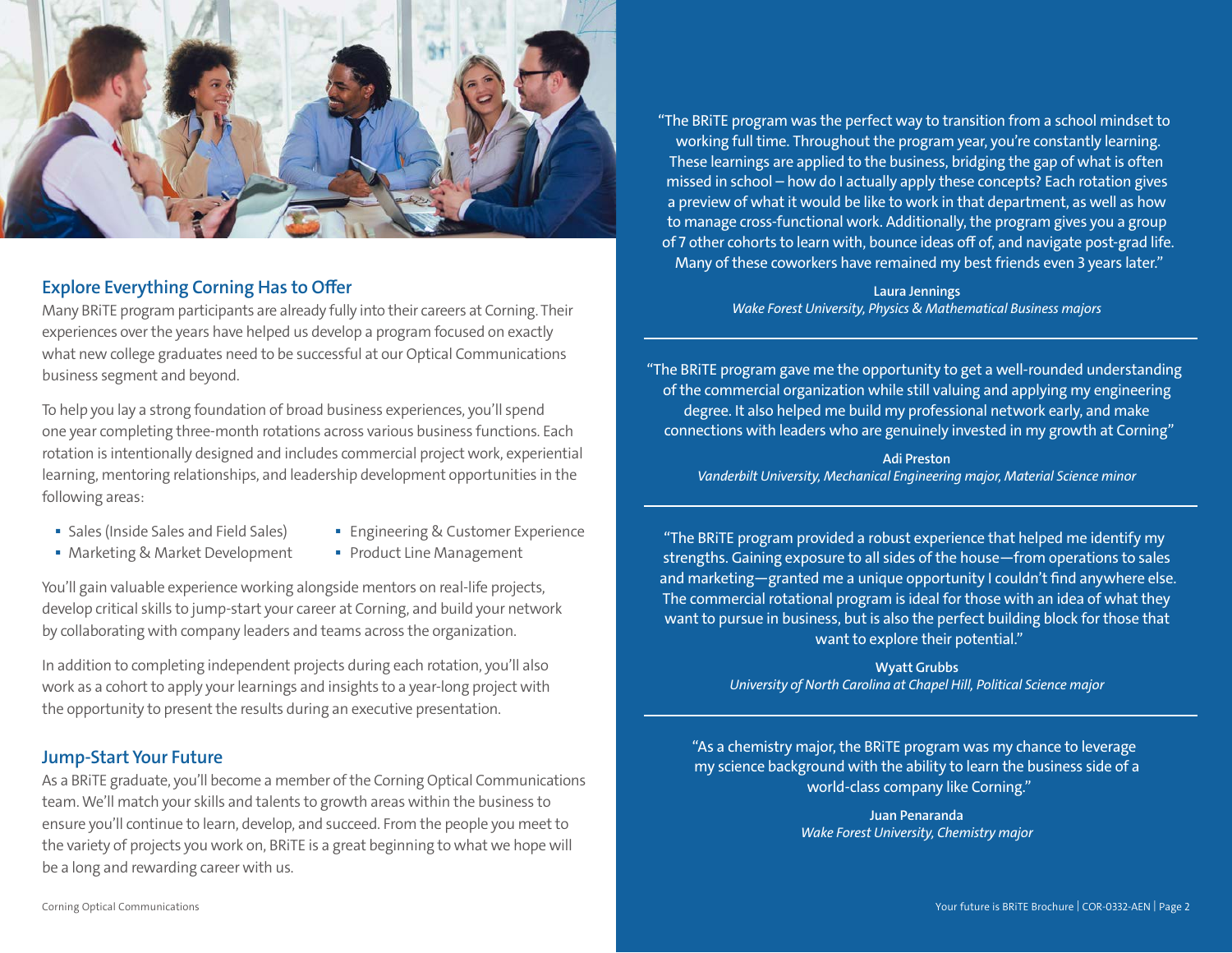## **Calling all ambitious visionaries and innovators**

Our employees are among the most creative in the world. They conceive, develop, and continually improve the revolutionary products that have literally changed the world. We're searching for highly motivated team members with diverse backgrounds and international work/life experience, who can help us discover innovative solutions to solve tomorrow's problems.

Are you the ideal BRiTE candidate?

- Interested in working in different corporate functions
- Thrives in a diverse work environment
- Inquisitive and curious
- Flexible and mobile
- Comfortable working on your own and in groups
- Personally driven and self-aware



"What makes the BRiTE Program unique is that it offers you the chance to learn the company, work with different teams, and explore your interests before you start building your career at Corning. If you bring your curiosity, enthusiasm, and hard work to the table, it will be a fun, action-packed year to launch your career!"

**Deanna MacCormac** *University of North Carolina at Chapel Hill, Business major, Spanish minor*

### **Where Will You Go?**

BRiTE is based at the Optical Communications headquarters, located in our new smart-building in Charlotte, North Carolina, the state's largest city. [\(click here for a tour\)](https://www.youtube.com/watch?v=xpu9y4qEYl8)